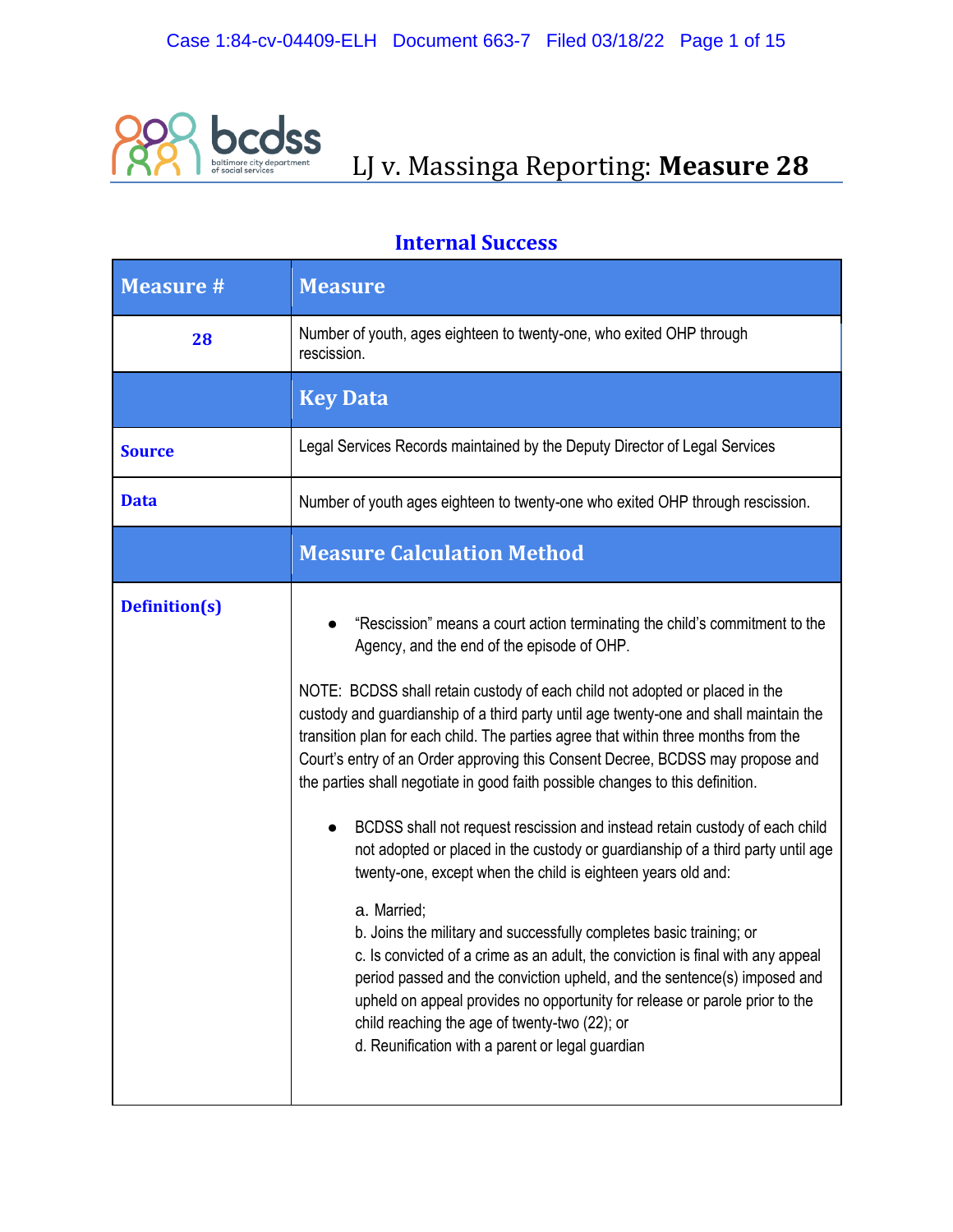| <b>Denominator</b>                               | The number of youth ages eighteen to twenty-one who exited OHP through rescission                                                                                                                                                                                                                                                                                                                                                                                                                                                                                                                                     |
|--------------------------------------------------|-----------------------------------------------------------------------------------------------------------------------------------------------------------------------------------------------------------------------------------------------------------------------------------------------------------------------------------------------------------------------------------------------------------------------------------------------------------------------------------------------------------------------------------------------------------------------------------------------------------------------|
| <b>Numerator</b>                                 | N/A Numerical count only                                                                                                                                                                                                                                                                                                                                                                                                                                                                                                                                                                                              |
| <b>Exclusion(s)</b>                              | N/A                                                                                                                                                                                                                                                                                                                                                                                                                                                                                                                                                                                                                   |
| <b>Report Calculation</b><br><b>Methodology</b>  | The number will be tracked monthly and compiled at the end of the 6 month reporting<br>period.                                                                                                                                                                                                                                                                                                                                                                                                                                                                                                                        |
| <b>Exit Criteria</b>                             | N/A Internal Success                                                                                                                                                                                                                                                                                                                                                                                                                                                                                                                                                                                                  |
|                                                  | Source/Criteria                                                                                                                                                                                                                                                                                                                                                                                                                                                                                                                                                                                                       |
| <b>L.J. Consent Decree</b>                       | LJ v. Massinga, Modified Consent Decree (MCD), pp. 15 and 16                                                                                                                                                                                                                                                                                                                                                                                                                                                                                                                                                          |
|                                                  | Definitions:<br>a.<br>$(1. - 3.)$<br>(4) BCDSS shall retain custody of each child not adopted or placed in the<br>custody and guardianship of a third party until age twenty-one, and shall<br>maintain the transition plan for each child. The parties agree that within three<br>months from the Court's entry of an Order approving this Consent Decree,<br>BCDSS may propose and the parties shall negotiate in good faith possible<br>changes to this definition.<br><b>Internal Success Measures:</b><br>$(1. - 3.)$<br>(4) Number of youth, ages eighteen to twenty-one, who exited OHP through<br>rescission. |
| <b>Federal Law &amp; Reg</b><br>(including CFSR) | N/A                                                                                                                                                                                                                                                                                                                                                                                                                                                                                                                                                                                                                   |
| <b>State Law</b>                                 | Family Law Art. § 5-525(b)(3)(i)                                                                                                                                                                                                                                                                                                                                                                                                                                                                                                                                                                                      |
|                                                  | (b) Established. --<br>(3) (i) The Administration shall establish a program of out-of-home placement for<br>former CINAs:                                                                                                                                                                                                                                                                                                                                                                                                                                                                                             |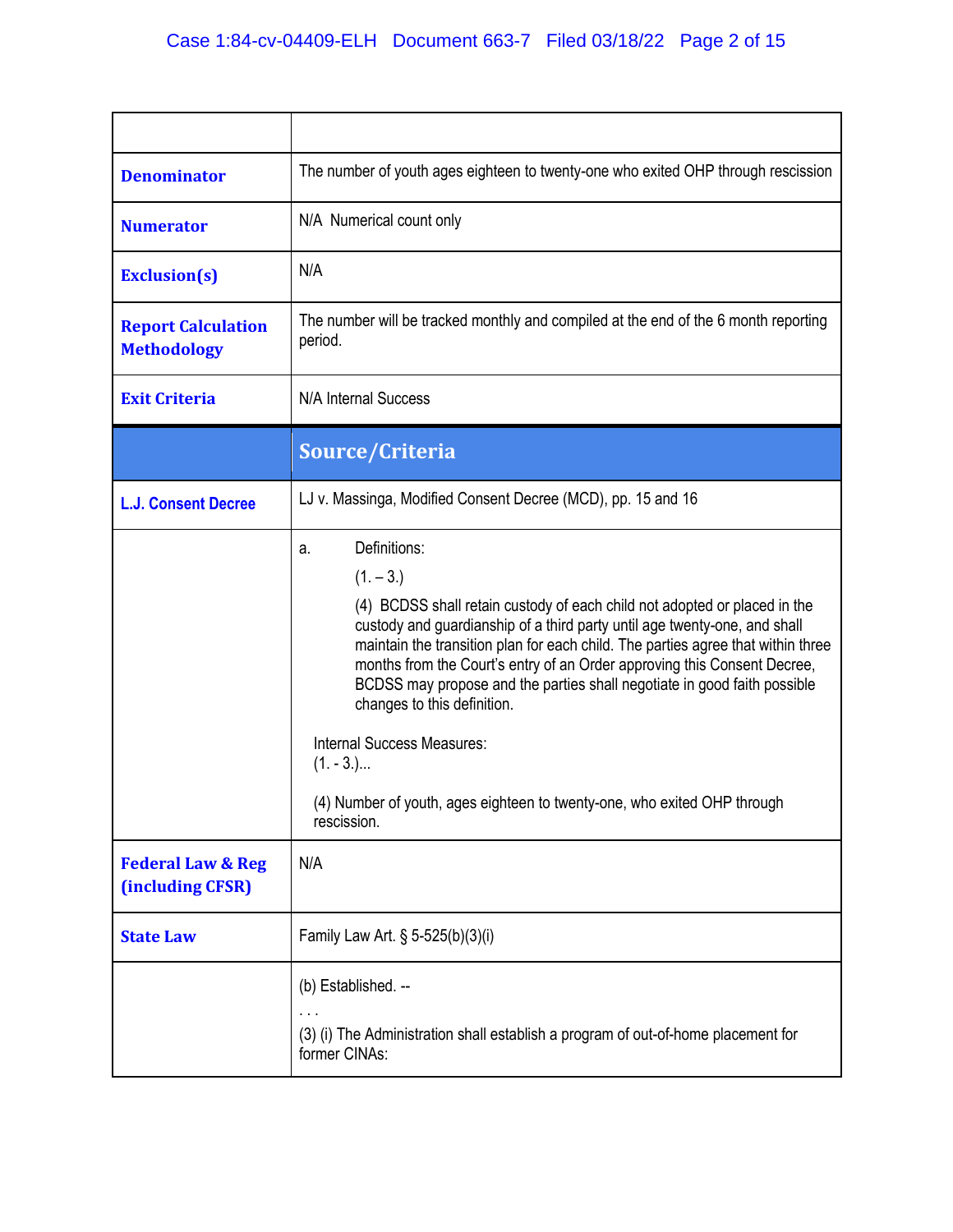|                                                                     | 1. whose commitment to a local department was rescinded after the individuals<br>reached the age of 18 years but before the individuals reached the age of 20<br>years and 6 months; and<br>2. who did not exit foster care due to reunification, adoption, guardianship,<br>marriage, or military duty. |
|---------------------------------------------------------------------|----------------------------------------------------------------------------------------------------------------------------------------------------------------------------------------------------------------------------------------------------------------------------------------------------------|
| <b>State Regulations</b>                                            | N/A                                                                                                                                                                                                                                                                                                      |
| <b>SSA Policy</b>                                                   | N/A                                                                                                                                                                                                                                                                                                      |
| <b>Other Relevant</b><br><b>Standards or</b><br><b>Requirements</b> | N/A                                                                                                                                                                                                                                                                                                      |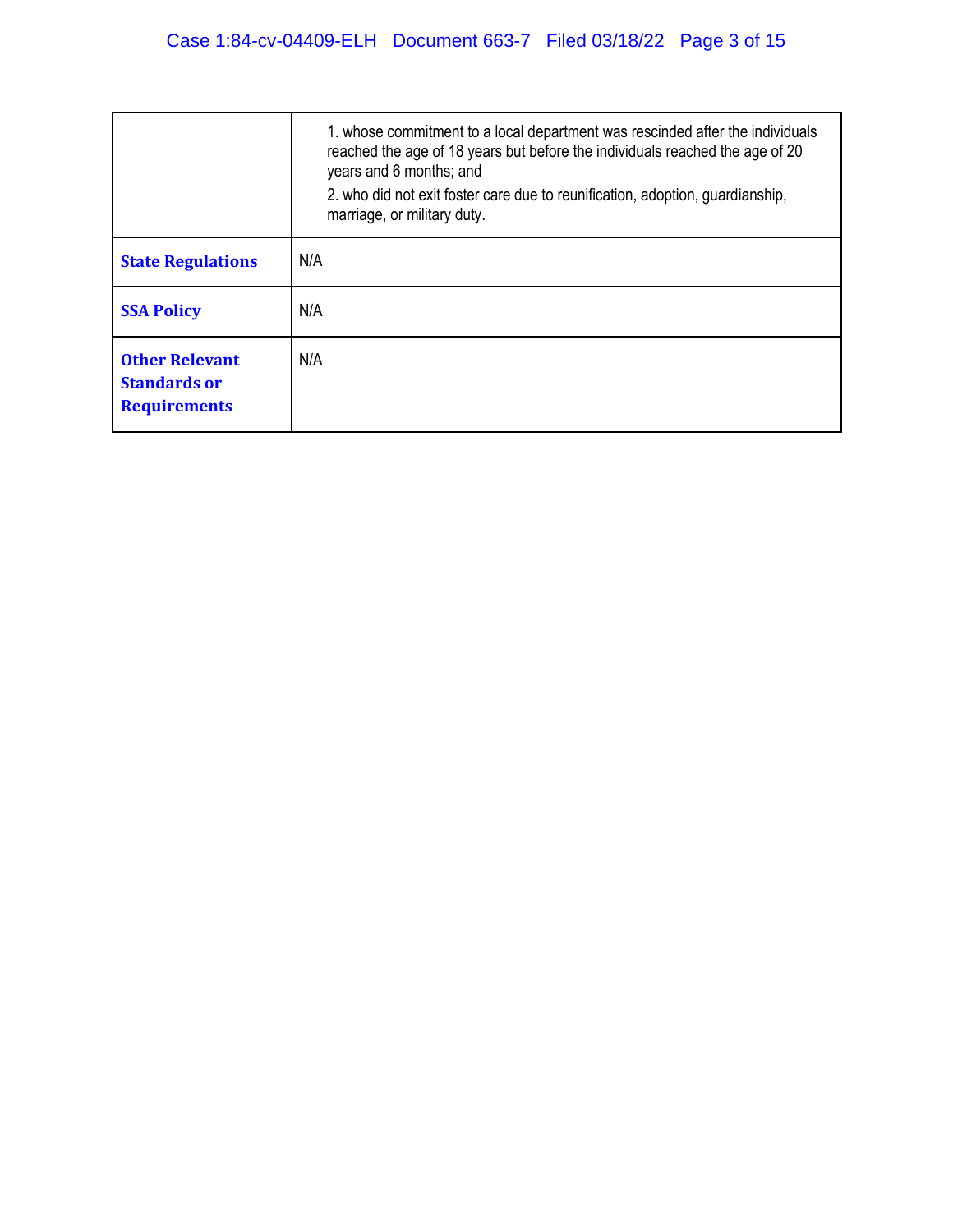

## **DCOSS**<br>LJ v. Massinga Reporting: Measure 121

### **Exit Standard**

| <b>Measure #</b>     | <b>Measure</b>                                                                                                                                                                                                                                                                                                                                                                                                                      |
|----------------------|-------------------------------------------------------------------------------------------------------------------------------------------------------------------------------------------------------------------------------------------------------------------------------------------------------------------------------------------------------------------------------------------------------------------------------------|
| 121                  | 95 percent of caseworkers met the qualifications for their position title under<br>Maryland State Law.                                                                                                                                                                                                                                                                                                                              |
|                      | <b>Key Data</b>                                                                                                                                                                                                                                                                                                                                                                                                                     |
| <b>Source</b>        | Personnel record system<br>Human Resources Department<br><b>CJAMS</b>                                                                                                                                                                                                                                                                                                                                                               |
| <b>Data</b>          | New hire data<br>Proof of qualifications<br>Date of assignment of first case                                                                                                                                                                                                                                                                                                                                                        |
|                      | <b>Measure Calculation Method</b>                                                                                                                                                                                                                                                                                                                                                                                                   |
| <b>Definition(s)</b> | "Qualified Workforce" means that caseworkers meet the qualifications<br>required by Maryland state law.<br>"Competency examination" means the required exam administered<br>following the completion of the mandatory pre-service training course or<br>participation in the IV-E child welfare training program                                                                                                                    |
| <b>Denominator</b>   | Number of new caseworkers to whom cases were first assigned during the<br>reporting period.                                                                                                                                                                                                                                                                                                                                         |
| <b>Numerator</b>     | Of those in the denominator, number of caseworkers for whom there is:<br>1. a. Proof of valid license or certification as listed in Human Services Art.<br>Section 4-301(b)(1)(i)-(v) OR<br>b. Documentation that the caseworkers have a degree in an appropriate<br>behavioral science and are supervised by licensed social workers<br>Documentation of the completion of the mandatory preservice training (or a<br>waiver); and |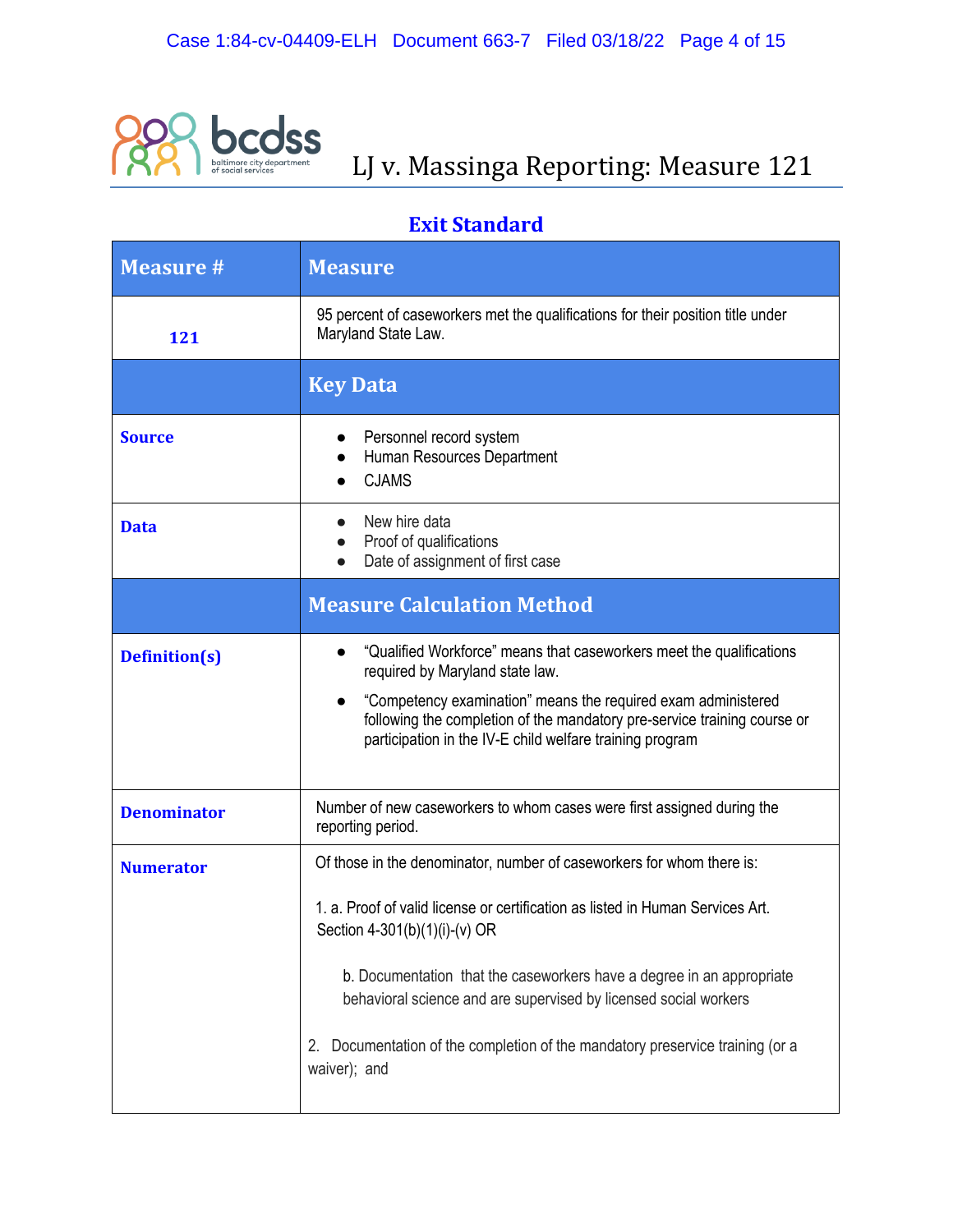|                                                  | 3.<br>Documentation of the successful completion of the competency<br>examination                                                                                                                                                                                                                                                                                                                                                                                                                                                                                                                                                                                                                                                                                                                                                                              |
|--------------------------------------------------|----------------------------------------------------------------------------------------------------------------------------------------------------------------------------------------------------------------------------------------------------------------------------------------------------------------------------------------------------------------------------------------------------------------------------------------------------------------------------------------------------------------------------------------------------------------------------------------------------------------------------------------------------------------------------------------------------------------------------------------------------------------------------------------------------------------------------------------------------------------|
| <b>Exclusion(s)</b>                              | N/A                                                                                                                                                                                                                                                                                                                                                                                                                                                                                                                                                                                                                                                                                                                                                                                                                                                            |
| <b>Report Calculation</b><br><b>Methodology</b>  | The percentage will be calculated using the number of new caseworkers to<br>whom cases were first assigned during the reporting period, even if they were<br>hired prior to the reporting period, and the number whose first case assignment<br>was made after passing the competency test. The percentage of new<br>caseworkers that met this standard will be calculated by BCDSS for each six-<br>month reporting period.                                                                                                                                                                                                                                                                                                                                                                                                                                   |
| <b>Exit Standard Criteria</b>                    | Compliance is achieved when the measure calculation for the six-month<br>reporting period reaches at least 95% compliance.                                                                                                                                                                                                                                                                                                                                                                                                                                                                                                                                                                                                                                                                                                                                     |
|                                                  | Source/Criteria                                                                                                                                                                                                                                                                                                                                                                                                                                                                                                                                                                                                                                                                                                                                                                                                                                                |
| <b>L.J. Consent Decree</b>                       | LJ v. Massinga, Modified Consent Decree (MCD), pg. 38                                                                                                                                                                                                                                                                                                                                                                                                                                                                                                                                                                                                                                                                                                                                                                                                          |
|                                                  | Qualified Workforce with appropriate training and supervision.<br>Definitions:<br>a.<br>(1) "Qualified Workforce" means that all caseworkers shall have the<br>qualifications required by Maryland state law.<br>(2) All supervisors of caseworkers shall be social workers licensed under<br>the requirements of Maryland state law.<br>(3) New caseworkers shall receive at least five weeks of pre-service<br>training before being assigned any cases and shall thereafter receive<br>twenty hours of training per year.<br>(4) Supervisors shall receive such training as required to maintain their<br>licenses but in no case less than twenty hours per year.<br>b. Internal Success Measures<br><b>Exit Standards:</b><br>c.<br>95 percent of caseworkers met the qualifications for their<br>(1)<br>position title under Maryland State Law.<br>(2.) |
| <b>Federal Law &amp; Reg</b><br>(including CFSR) | 42 U.S.C. 622(b)(4)(B)                                                                                                                                                                                                                                                                                                                                                                                                                                                                                                                                                                                                                                                                                                                                                                                                                                         |
|                                                  | (b) Each plan for child welfare services under this subpart shall-                                                                                                                                                                                                                                                                                                                                                                                                                                                                                                                                                                                                                                                                                                                                                                                             |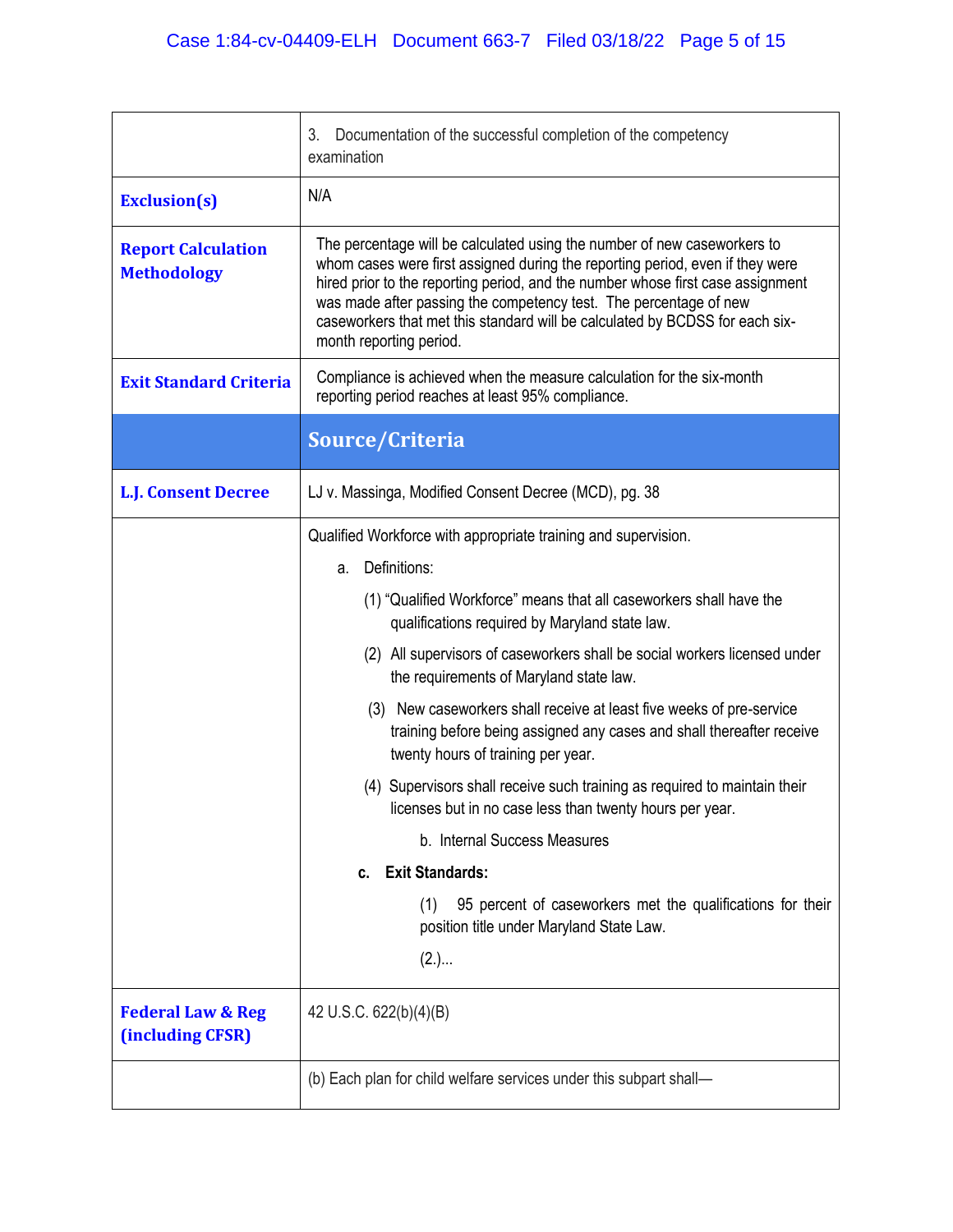|                  | (4) contain a description of-<br>(B) the child welfare services staff development and training plans<br>of the State;                                                                                                                                                                                                                                                                                                                                                                                                                                                                                                                                                                                                                                                                                                                                                                                                                                                                                                                                                                                                                                                                                                                                                                                      |
|------------------|------------------------------------------------------------------------------------------------------------------------------------------------------------------------------------------------------------------------------------------------------------------------------------------------------------------------------------------------------------------------------------------------------------------------------------------------------------------------------------------------------------------------------------------------------------------------------------------------------------------------------------------------------------------------------------------------------------------------------------------------------------------------------------------------------------------------------------------------------------------------------------------------------------------------------------------------------------------------------------------------------------------------------------------------------------------------------------------------------------------------------------------------------------------------------------------------------------------------------------------------------------------------------------------------------------|
|                  | 42 U.S.C. 671(a)(5)<br>a) In order for a State to be eligible for payments under this part, it shall have a plan<br>approved by the Secretary which-<br>(5) provides that the State will, in the administration of its programs under<br>this part, use such methods relating to the establishment and maintenance<br>of personnel standards on a merit basis as are found by the Secretary to<br>be necessary for the proper and efficient operation of the programs, except<br>that the Secretary shall exercise no authority with respect to the selection,<br>tenure of office, or compensation of any individual employed in accordance<br>with such methods                                                                                                                                                                                                                                                                                                                                                                                                                                                                                                                                                                                                                                          |
| <b>State Law</b> | Maryland Code<br><b>HUMAN SERVICES</b><br>§ 4-301 - Child welfare workforce (Maryland Code, Human Services § 4-301)                                                                                                                                                                                                                                                                                                                                                                                                                                                                                                                                                                                                                                                                                                                                                                                                                                                                                                                                                                                                                                                                                                                                                                                        |
|                  | a) The Secretary shall implement a comprehensive plan to recruit, train, and retain<br>child welfare caseworkers and casework supervisors who meet the requirements of<br>this section.<br>(b)(1) The Secretary shall hire as caseworkers only human services professionals,<br>such as:<br>(i) social workers licensed in accordance with Title 19 of the Health<br>Occupations Article;<br>(vi) human service workers who:<br>have a degree in an appropriate behavioral science;<br>1.<br>have completed the mandatory preservice training and<br>2.<br>competency test; and<br>are supervised by licensed social workers.<br>3.<br>(2) require that all new casework staff:<br>(i) be hired provisionally;<br>(ii) except for staff described in item (4) of this subsection, complete a 40-<br>hour pre-service training program; and<br>(iii) pass a competency test before being granted permanent employment<br>status;<br>(3) implement mandatory standards for continuing education for all<br>caseworkers and casework supervisors that require that employees who fail to<br>obtain the required continuing education credits be subject to disciplinary action,<br>including demotion, suspension, and dismissal;<br>(4) develop and implement mandatory standards that exempt newly<br>hired |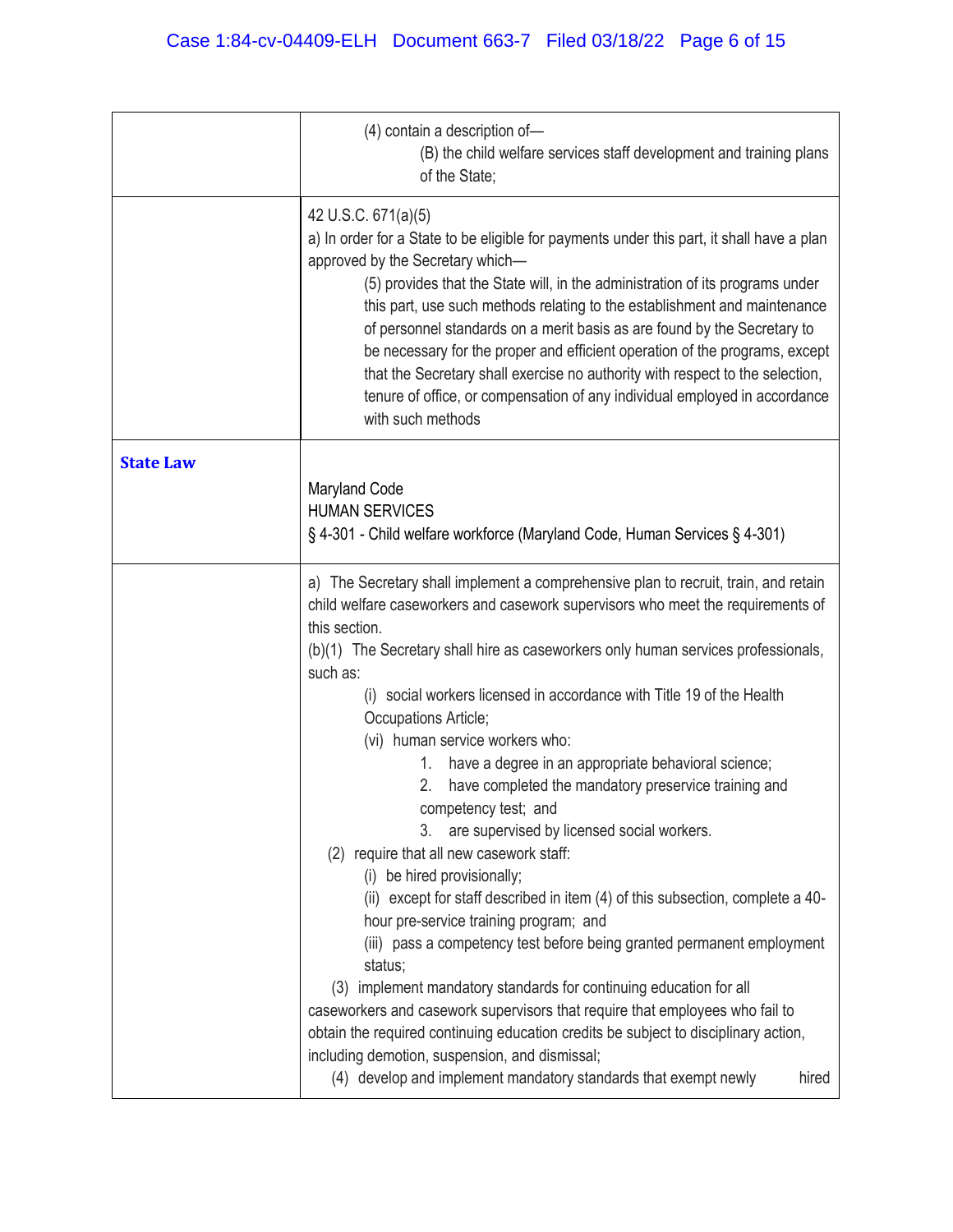|                                                                     | individuals who have documented and verified casework experience or hold<br>appropriate State licensure from the 40-hour pre service training program specified<br>in item (2)(ii) of this subsection; and<br>(5) require caseworkers who are exempt from the preservice training program<br>specified in item (2)(ii) of this subsection and fail the competency test to participate<br>in the preservice training program and to take and pass the competency test before<br>being granted permanent employment status. |
|---------------------------------------------------------------------|---------------------------------------------------------------------------------------------------------------------------------------------------------------------------------------------------------------------------------------------------------------------------------------------------------------------------------------------------------------------------------------------------------------------------------------------------------------------------------------------------------------------------|
|                                                                     | Maryland Code, Family Law § 5-1311                                                                                                                                                                                                                                                                                                                                                                                                                                                                                        |
|                                                                     | (a) The Department shall establish and maintain a child welfare training academy<br>to provide training on best practices for the following individuals:<br>(1) child welfare staff;<br>(2) child welfare administrators;<br>foster parents; and<br>(3)<br>kinship caregivers.<br>(4)                                                                                                                                                                                                                                     |
| <b>State Regulations</b>                                            | N/A                                                                                                                                                                                                                                                                                                                                                                                                                                                                                                                       |
| <b>SSA Policy</b>                                                   | N/A                                                                                                                                                                                                                                                                                                                                                                                                                                                                                                                       |
| <b>Other Relevant</b><br><b>Standards or</b><br><b>Requirements</b> | N/A                                                                                                                                                                                                                                                                                                                                                                                                                                                                                                                       |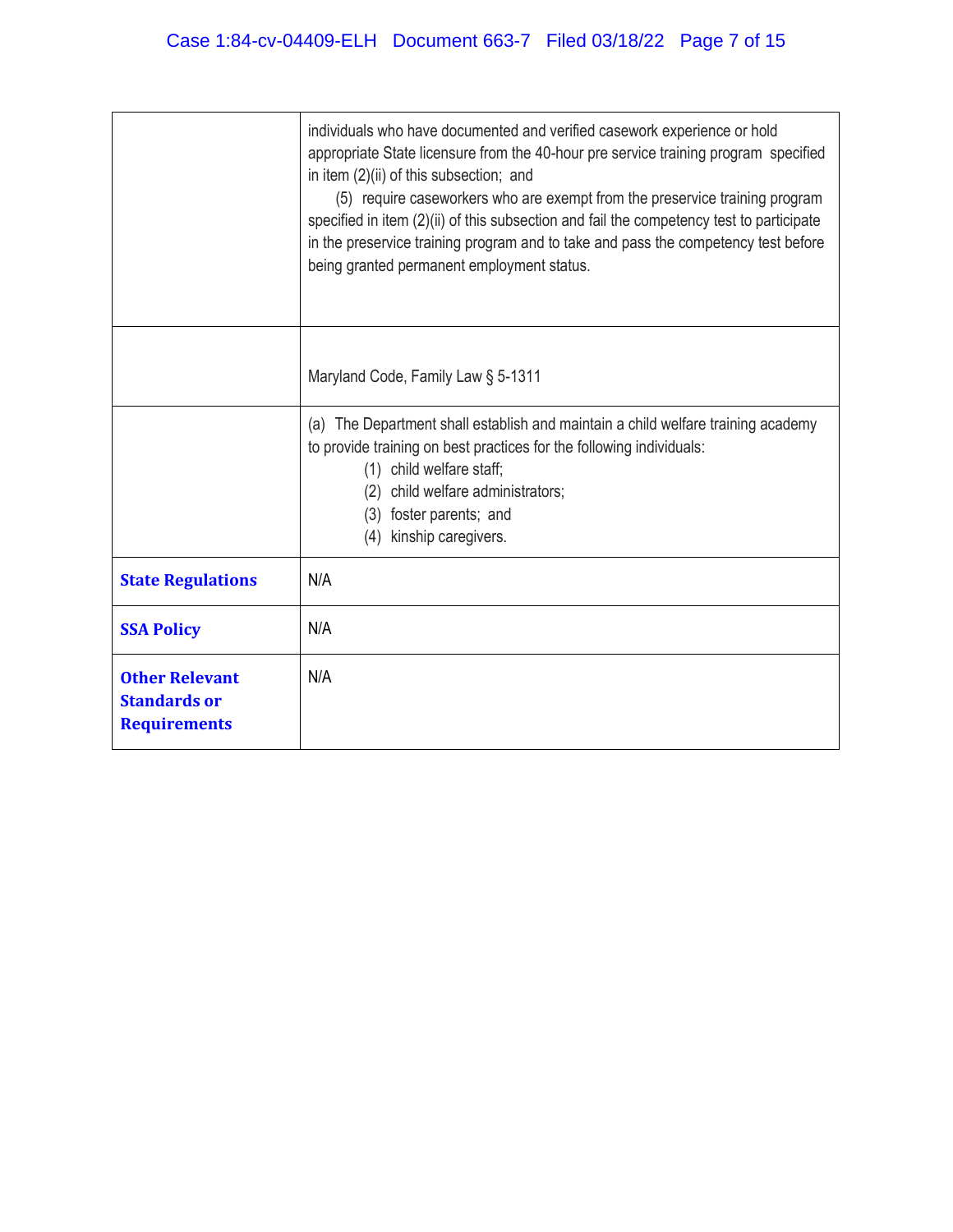

# **OCOSS**<br>LJ v. Massinga Reporting: Measure 117

### **Internal Success**

| <b>Measure #</b>     | <b>Measure</b>                                                                                                                                                                                                                                                                                                                                                                                                                         |
|----------------------|----------------------------------------------------------------------------------------------------------------------------------------------------------------------------------------------------------------------------------------------------------------------------------------------------------------------------------------------------------------------------------------------------------------------------------------|
| 117                  | Percent of caseworkers who qualified for the title under Maryland State Law.                                                                                                                                                                                                                                                                                                                                                           |
|                      | <b>Key Data</b>                                                                                                                                                                                                                                                                                                                                                                                                                        |
| <b>Source</b>        | Personnel record system<br>Human Resources Department<br><b>CJAMS</b>                                                                                                                                                                                                                                                                                                                                                                  |
| <b>Data</b>          | New hire data<br>Proof of qualifications<br>Date of assignment of first case                                                                                                                                                                                                                                                                                                                                                           |
|                      | <b>Measure Calculation Method</b>                                                                                                                                                                                                                                                                                                                                                                                                      |
| <b>Definition(s)</b> | "Qualified Workforce" means that caseworkers meet the qualifications<br>$\bullet$<br>required by Maryland state law.<br>"Competency exam" means the required exam administered following the<br>$\bullet$<br>completion of the mandatory pre-service training course or participation in<br>the IV-E child welfare training program                                                                                                    |
| <b>Denominator</b>   | Number of caseworkers to whom cases were first assigned during the<br>reporting period.                                                                                                                                                                                                                                                                                                                                                |
| <b>Numerator</b>     | Of those in the denominator, number of caseworkers for whom there is:<br>1. a. Proof of valid license or certification as listed in Human Services Art.<br>Section 4-301(b)(1)(i)-(v) OR<br>b. Documentation that the caseworkers have a degree in an appropriate<br>behavioral science and are supervised by licensed social workers<br>2. Documentation of the completion of the mandatory preservice training (or a<br>waiver); and |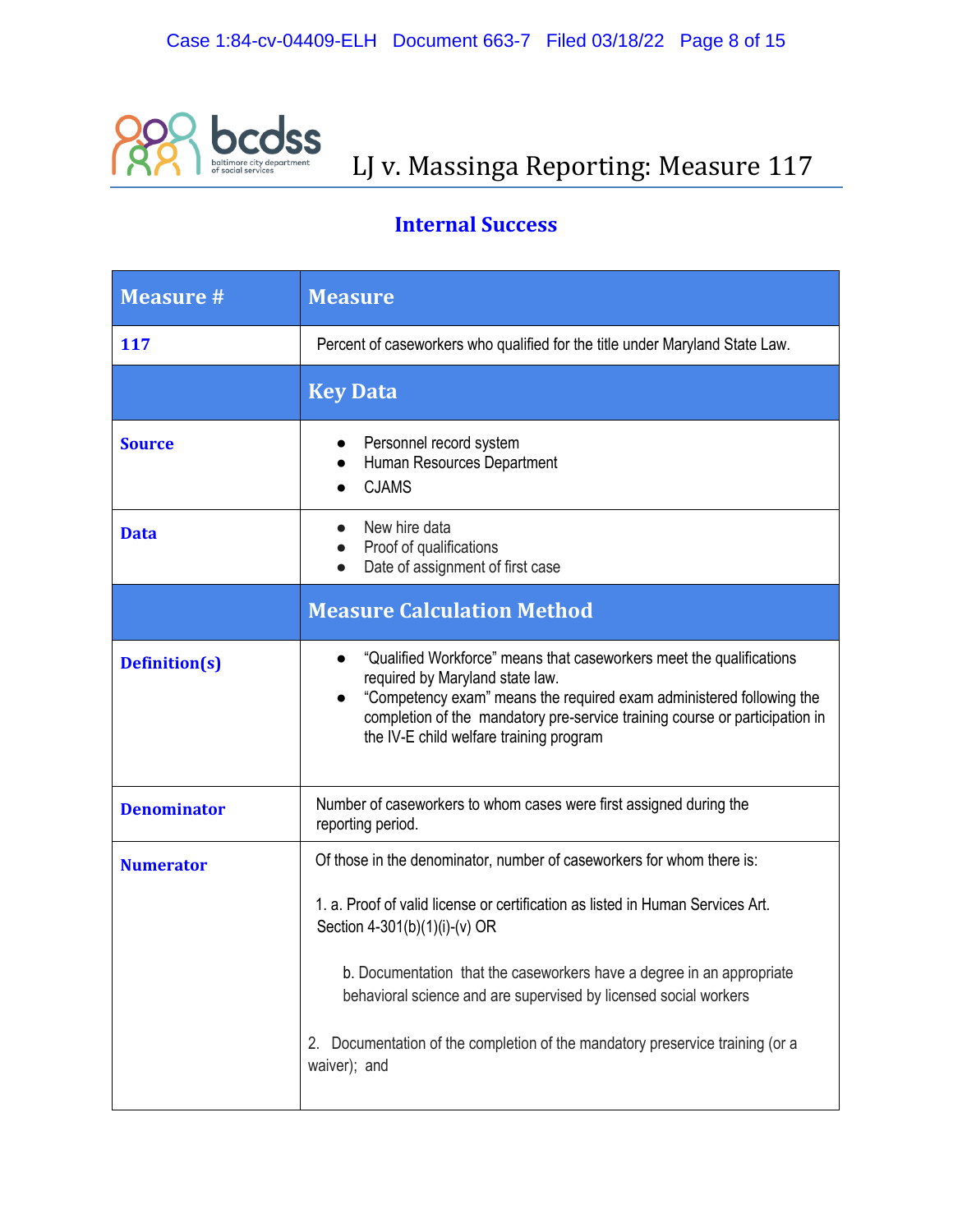|                                                  | 3.<br>Documentation of the successful completion of the competency<br>examination                                                                                                                                                                                                                                                                                                                                            |
|--------------------------------------------------|------------------------------------------------------------------------------------------------------------------------------------------------------------------------------------------------------------------------------------------------------------------------------------------------------------------------------------------------------------------------------------------------------------------------------|
| <b>Exclusion(s)</b>                              | N/A                                                                                                                                                                                                                                                                                                                                                                                                                          |
| <b>Report Calculation</b><br><b>Methodology</b>  | The percentage will be calculated using the number of new caseworkers to<br>whom cases were first assigned during the reporting period, even if they were<br>hired prior to the reporting period, and the number whose first case assignment<br>was made after passing the competency test. The percentage of new<br>caseworkers that met this standard will be calculated by BCDSS for each six-<br>month reporting period. |
| <b>Exit Standard Criteria</b>                    | N/A Internal Success                                                                                                                                                                                                                                                                                                                                                                                                         |
|                                                  | Source/Criteria                                                                                                                                                                                                                                                                                                                                                                                                              |
| <b>L.J. Consent Decree</b>                       | LJ v. Massinga, Modified Consent Decree (MCD), pg. 38                                                                                                                                                                                                                                                                                                                                                                        |
|                                                  | Qualified Workforce with appropriate training and supervision.                                                                                                                                                                                                                                                                                                                                                               |
|                                                  | Definitions:<br>a.                                                                                                                                                                                                                                                                                                                                                                                                           |
|                                                  | (1) "Qualified Workforce" means that all caseworkers shall have the<br>qualifications required by Maryland state law.                                                                                                                                                                                                                                                                                                        |
|                                                  | (2) All supervisors of caseworkers shall be social workers licensed under<br>the requirements of Maryland state law.                                                                                                                                                                                                                                                                                                         |
|                                                  | (3) New caseworkers shall receive at least five weeks of pre-service<br>training before being assigned any cases and shall thereafter receive<br>twenty hours of training per year.                                                                                                                                                                                                                                          |
|                                                  | (4) Supervisors shall receive such training as required to maintain their<br>licenses but in no case less than twenty hours per year.                                                                                                                                                                                                                                                                                        |
|                                                  | b. Internal Success Measures                                                                                                                                                                                                                                                                                                                                                                                                 |
|                                                  | <b>Exit Standards:</b><br>C.                                                                                                                                                                                                                                                                                                                                                                                                 |
|                                                  | (1)<br>95 percent of caseworkers met the qualifications for their<br>position title under Maryland State Law.                                                                                                                                                                                                                                                                                                                |
|                                                  | (2.)                                                                                                                                                                                                                                                                                                                                                                                                                         |
| <b>Federal Law &amp; Reg</b><br>(including CFSR) | 42 U.S.C. 622(b)(4)(B)                                                                                                                                                                                                                                                                                                                                                                                                       |
|                                                  | (b) Each plan for child welfare services under this subpart shall-<br>(4) contain a description of-                                                                                                                                                                                                                                                                                                                          |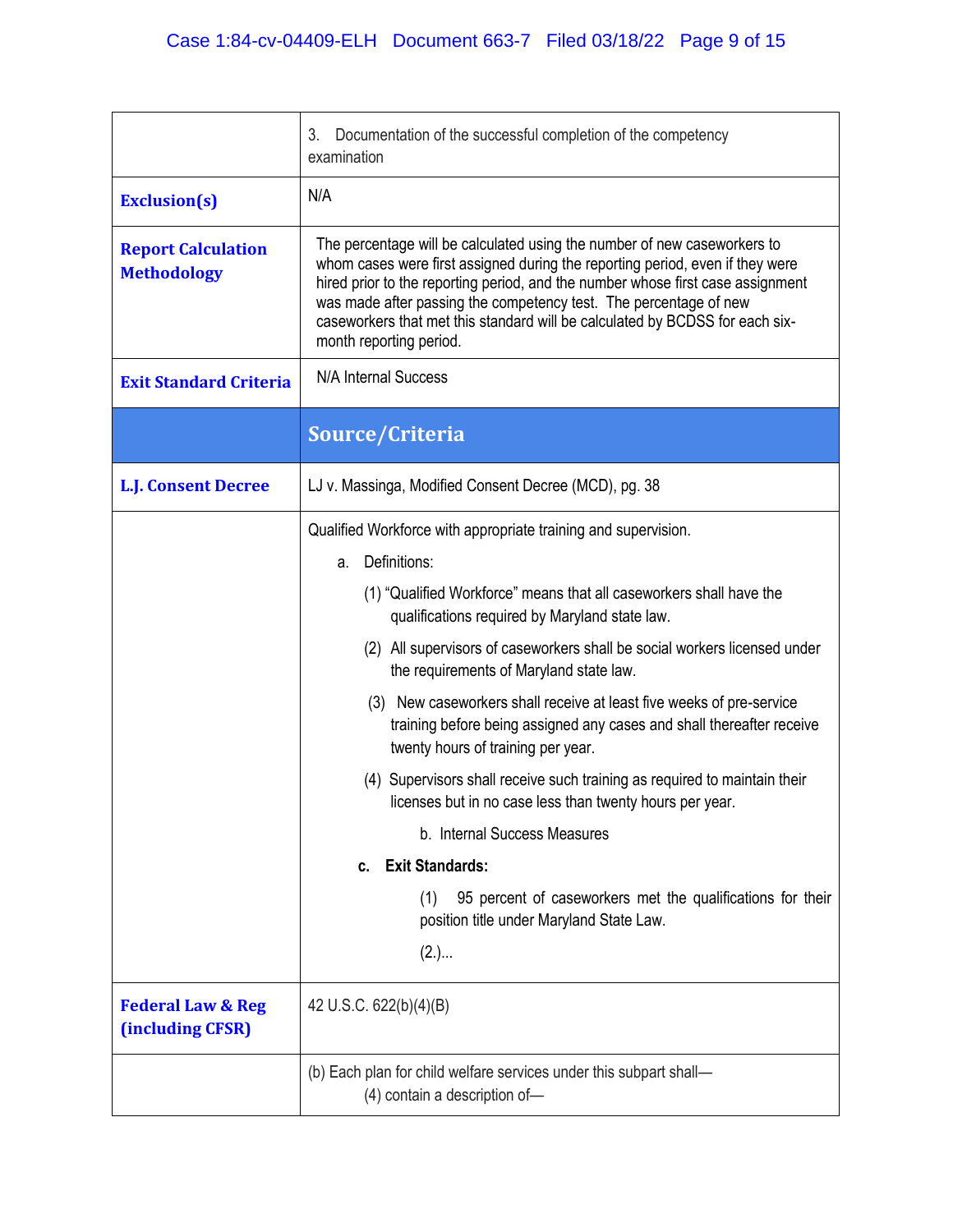|                  | (B) the child welfare services staff development and training plans<br>of the State;                                                                                                                                                                                                                                                                                                                                                                                                                                                                                                                                                                                                                                                                                                                                                                                                                                                                                                                                                                                                                                                                                                                                                                                                                                                                                             |
|------------------|----------------------------------------------------------------------------------------------------------------------------------------------------------------------------------------------------------------------------------------------------------------------------------------------------------------------------------------------------------------------------------------------------------------------------------------------------------------------------------------------------------------------------------------------------------------------------------------------------------------------------------------------------------------------------------------------------------------------------------------------------------------------------------------------------------------------------------------------------------------------------------------------------------------------------------------------------------------------------------------------------------------------------------------------------------------------------------------------------------------------------------------------------------------------------------------------------------------------------------------------------------------------------------------------------------------------------------------------------------------------------------|
|                  | 42 U.S.C. 671(a)(5)<br>a) In order for a State to be eligible for payments under this part, it shall have a plan<br>approved by the Secretary which-<br>(5) provides that the State will, in the administration of its programs under<br>this part, use such methods relating to the establishment and maintenance<br>of personnel standards on a merit basis as are found by the Secretary to<br>be necessary for the proper and efficient operation of the programs, except<br>that the Secretary shall exercise no authority with respect to the selection,<br>tenure of office, or compensation of any individual employed in accordance<br>with such methods                                                                                                                                                                                                                                                                                                                                                                                                                                                                                                                                                                                                                                                                                                                |
| <b>State Law</b> | <b>Maryland Code</b><br><b>HUMAN SERVICES</b><br>§ 4-301 - Child welfare workforce (Maryland Code, Human Services § 4-301)                                                                                                                                                                                                                                                                                                                                                                                                                                                                                                                                                                                                                                                                                                                                                                                                                                                                                                                                                                                                                                                                                                                                                                                                                                                       |
|                  | a) The Secretary shall implement a comprehensive plan to recruit, train, and retain<br>child welfare caseworkers and casework supervisors who meet the requirements of<br>this section.<br>(b)(1) The Secretary shall hire as caseworkers only human services professionals,<br>such as:<br>(i) social workers licensed in accordance with Title 19 of the Health<br>Occupations Article;<br>(vi) human service workers who:<br>have a degree in an appropriate behavioral science;<br>1.<br>have completed the mandatory preservice training and<br>2.<br>competency test; and<br>3. are supervised by licensed social workers.<br>(2) require that all new casework staff:<br>(i) be hired provisionally;<br>(ii) except for staff described in item (4) of this subsection, complete a 40-<br>hour pre-service training program; and<br>(iii) pass a competency test before being granted permanent employment<br>status;<br>(3) implement mandatory standards for continuing education for all<br>caseworkers and casework supervisors that require that employees who fail to<br>obtain the required continuing education credits be subject to disciplinary action,<br>including demotion, suspension, and dismissal;<br>(4) develop and implement mandatory standards that exempt newly hired<br>individuals who have documented and verified casework experience or hold |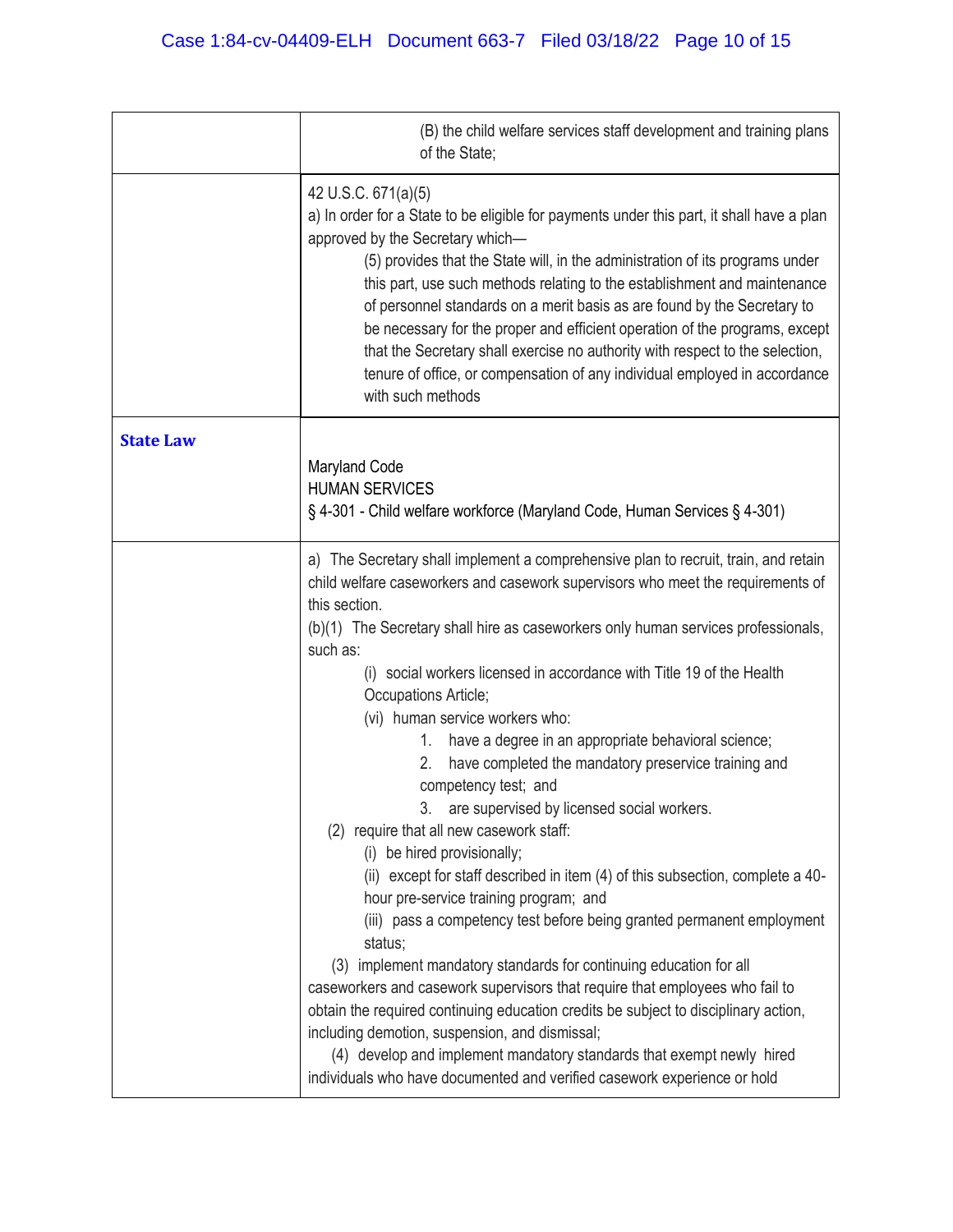|                                                                     | appropriate State licensure from the 40-hour pre service training program specified<br>in item (2)(ii) of this subsection; and<br>(5) require caseworkers who are exempt from the preservice training program<br>specified in item (2)(ii) of this subsection and fail the competency test to participate<br>in the preservice training program and to take and pass the competency test before<br>being granted permanent employment status. |
|---------------------------------------------------------------------|-----------------------------------------------------------------------------------------------------------------------------------------------------------------------------------------------------------------------------------------------------------------------------------------------------------------------------------------------------------------------------------------------------------------------------------------------|
|                                                                     | Maryland Code, Family Law § 5-1311                                                                                                                                                                                                                                                                                                                                                                                                            |
|                                                                     | (a) The Department shall establish and maintain a child welfare training academy<br>to provide training on best practices for the following individuals:<br>(1) child welfare staff;<br>child welfare administrators;<br>(2)<br>foster parents; and<br>(3)<br>(4) kinship caregivers.                                                                                                                                                         |
| <b>State Regulations</b>                                            | N/A                                                                                                                                                                                                                                                                                                                                                                                                                                           |
| <b>SSA Policy</b>                                                   | N/A                                                                                                                                                                                                                                                                                                                                                                                                                                           |
| <b>Other Relevant</b><br><b>Standards or</b><br><b>Requirements</b> | N/A                                                                                                                                                                                                                                                                                                                                                                                                                                           |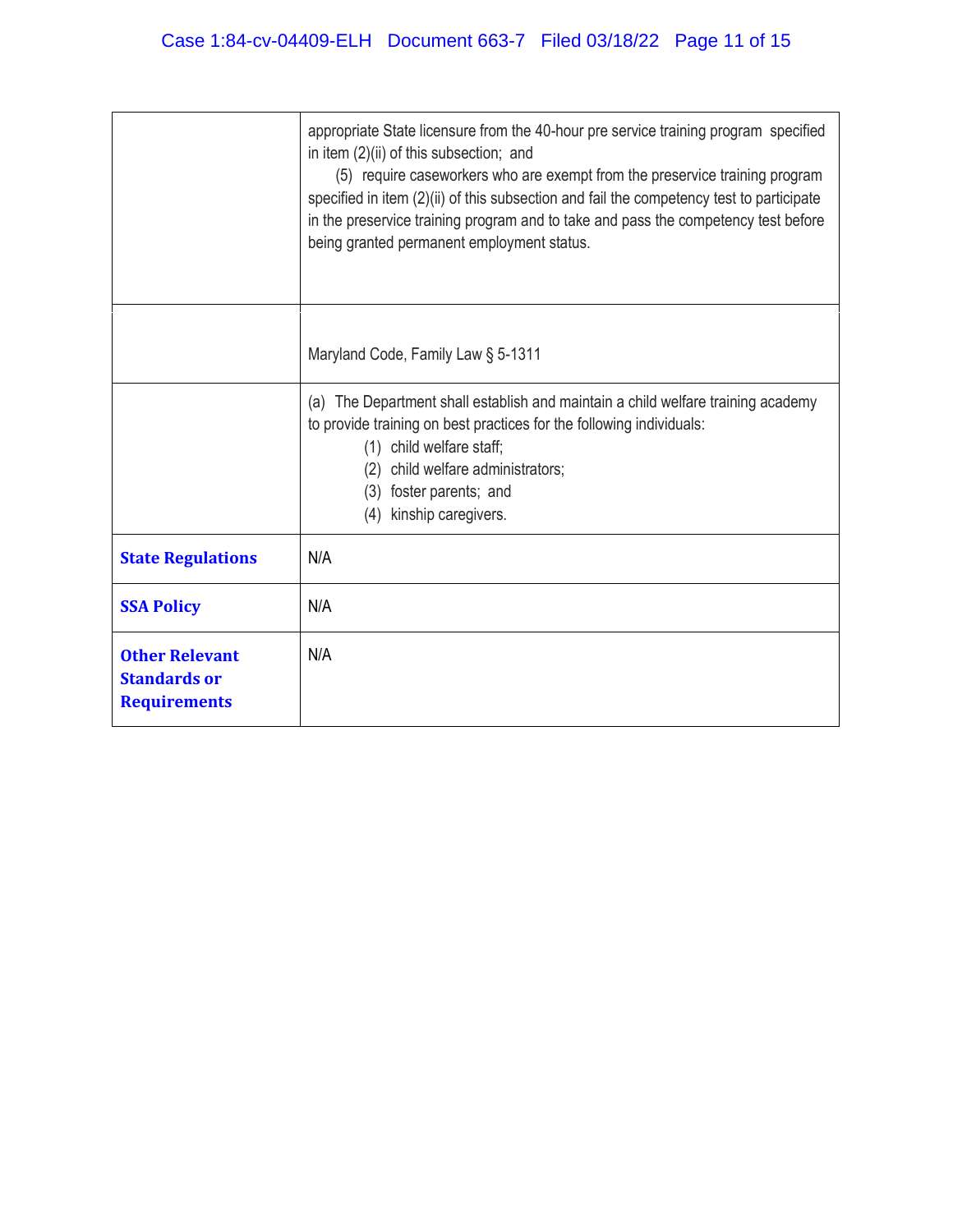

## **COSS**<br>**LJ v. Massinga Reporting: Measure 118**

#### **Internal Success**

| <b>Measure #</b>                                | <b>Measure</b>                                                                                                                                                                                                                                                                                                             |
|-------------------------------------------------|----------------------------------------------------------------------------------------------------------------------------------------------------------------------------------------------------------------------------------------------------------------------------------------------------------------------------|
| 118                                             | Percent of case-carrying workers who passed their competency exams prior to<br>being assigned a case                                                                                                                                                                                                                       |
|                                                 | <b>Key Data</b>                                                                                                                                                                                                                                                                                                            |
| <b>Source</b>                                   | Personnel record system<br>Human Resources Department<br><b>CJAMS</b>                                                                                                                                                                                                                                                      |
| <b>Data</b>                                     | Office of Innovations and Office of Learning<br>New hire data<br>Proof of passing the competency exam<br>Date of assignment of first case                                                                                                                                                                                  |
|                                                 | <b>Measure Calculation Method</b>                                                                                                                                                                                                                                                                                          |
| <b>Definition(s)</b>                            | "Competency examination" means the required exam administered<br>following the completion of the mandatory pre-service training course or<br>participation in the IV-E child welfare training program<br>"Qualified Workforce" means that all caseworkers shall have the<br>qualifications required by Maryland state law. |
| <b>Denominator</b>                              | Number of new caseworkers to whom cases were first assigned during the<br>reporting period.                                                                                                                                                                                                                                |
| <b>Numerator</b>                                | Number of those in the denominator who passed their competency exam prior to<br>being assigned a case                                                                                                                                                                                                                      |
| <b>Exclusion(s)</b>                             | None                                                                                                                                                                                                                                                                                                                       |
| <b>Report Calculation</b><br><b>Methodology</b> | The percentage will be calculated using the number of new caseworkers to whom<br>cases were first assigned during the reporting period, even if they were hired prior<br>to the reporting period, and the number whose first case assignment was made                                                                      |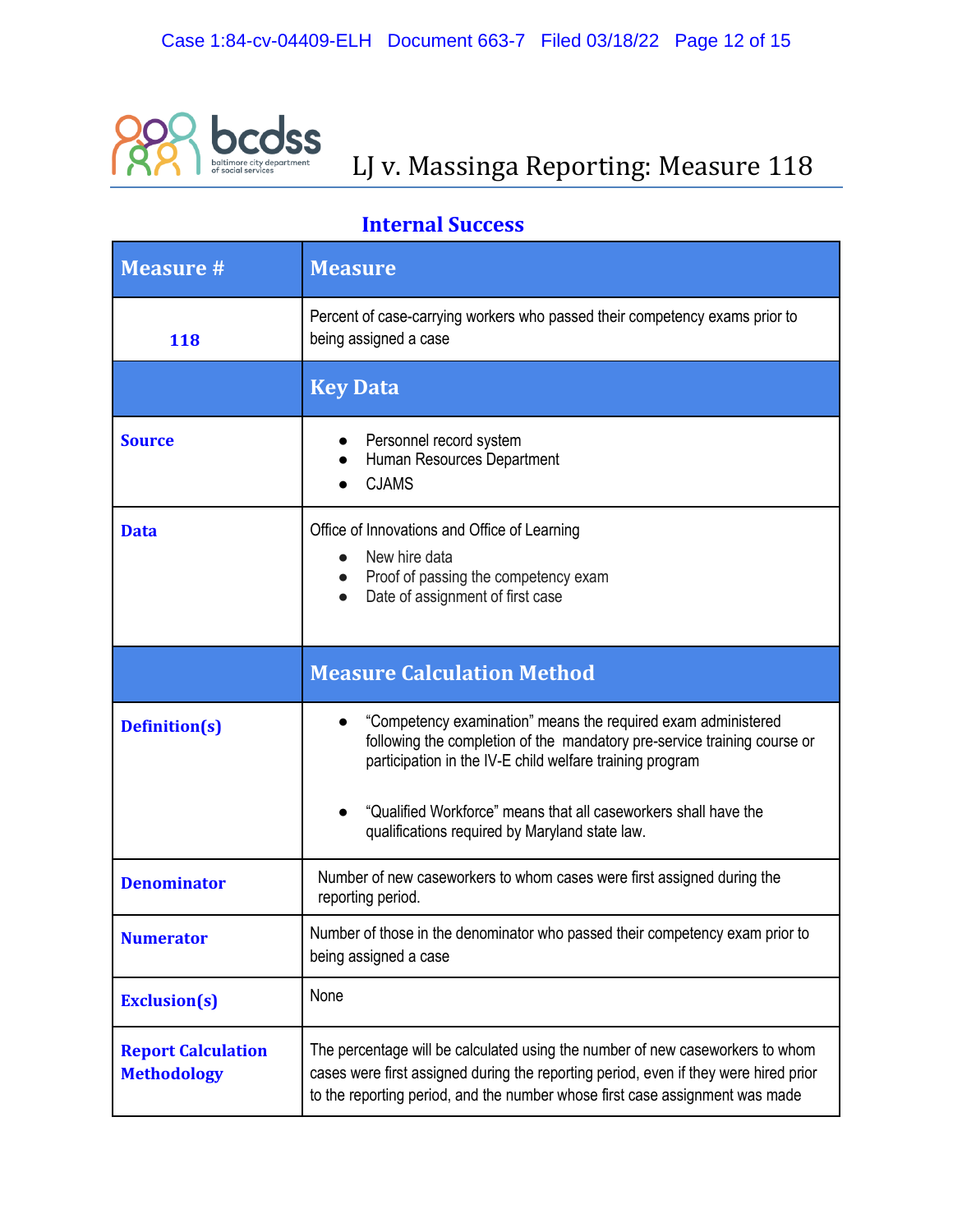|                                                  | after passing the competency test. The percentage of new caseworkers that met<br>this standard will be calculated by BCDSS for each six-month reporting period.                             |
|--------------------------------------------------|---------------------------------------------------------------------------------------------------------------------------------------------------------------------------------------------|
| <b>Exit Standard Criteria</b>                    | N/A Internal success                                                                                                                                                                        |
|                                                  | Source/Criteria                                                                                                                                                                             |
| <b>L.J. Consent Decree</b>                       | Pg. 38                                                                                                                                                                                      |
|                                                  | Qualified Workforce with appropriate training and supervision.                                                                                                                              |
|                                                  | Definitions:<br>a.                                                                                                                                                                          |
|                                                  | (1) "Qualified Workforce" means that all caseworkers shall have the<br>qualifications required by Maryland state law.                                                                       |
|                                                  | (2) All supervisors of caseworkers shall be social workers licensed under<br>the requirements of Maryland state law.                                                                        |
|                                                  | (3) New caseworkers shall receive at least five weeks of pre-service<br>training before being assigned any cases and shall thereafter receive<br>twenty hours of training per year.         |
|                                                  | (4) Supervisors shall receive such training as required to maintain their<br>licenses but in no case less than twenty hours per year.                                                       |
|                                                  | b. Internal Success Measures:                                                                                                                                                               |
|                                                  | $(1)$                                                                                                                                                                                       |
|                                                  | (2) Percent of case-carrying workers who passed their<br>competency exams prior to being assigned a case                                                                                    |
|                                                  | $(3, -4)$                                                                                                                                                                                   |
| <b>Federal Law &amp; Reg</b><br>(including CFSR) | 42 U.S.C. 622(b)(4)(B)                                                                                                                                                                      |
|                                                  | (b) Each plan for child welfare services under this subpart shall-<br>(4) contain a description of-<br>(B) the child welfare services staff development and training plans<br>of the State; |
|                                                  | 42 U.S.C. 671(a)(5)                                                                                                                                                                         |
|                                                  | a) In order for a State to be eligible for payments under this part, it shall have a plan<br>approved by the Secretary which-                                                               |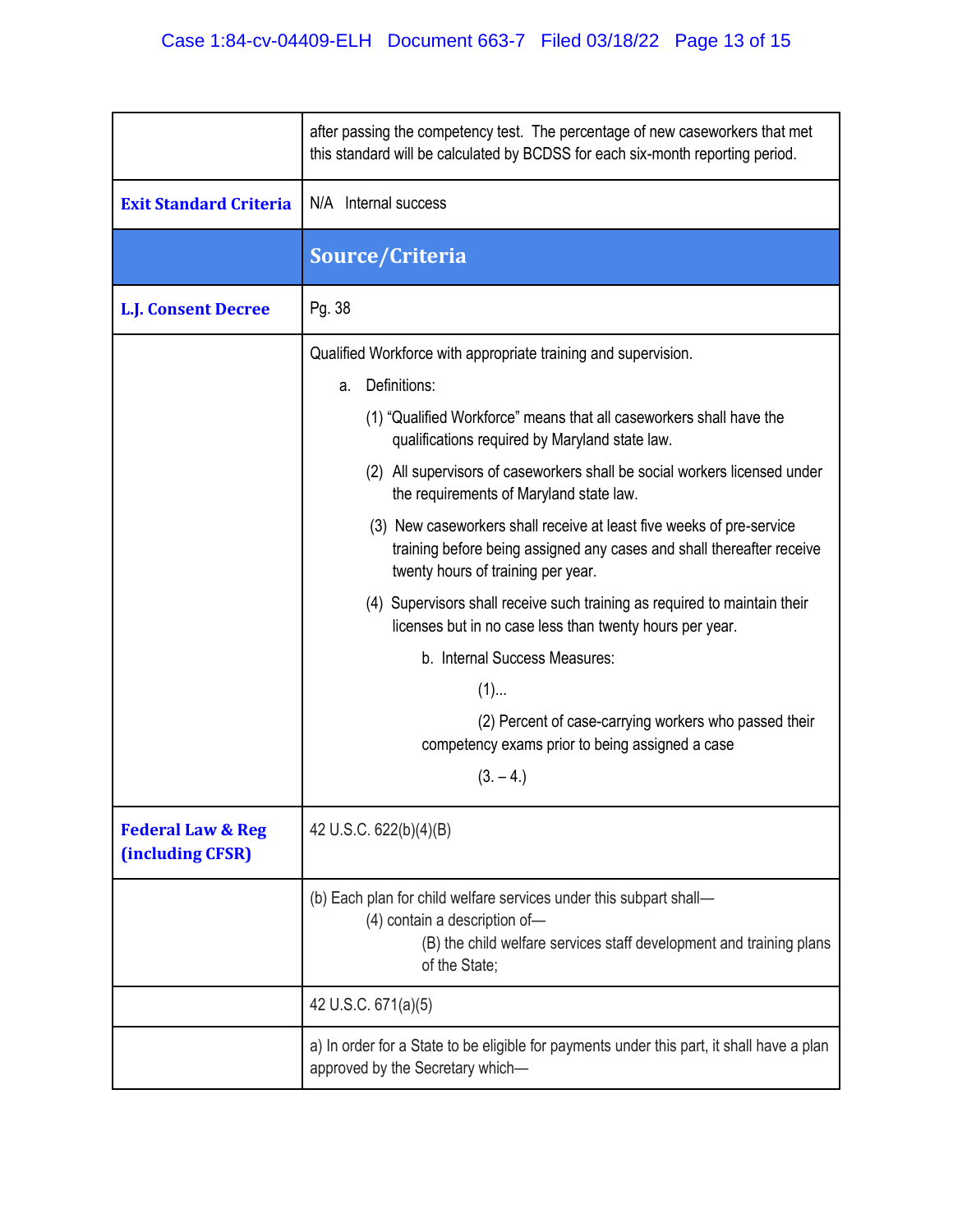|                  | (5) provides that the State will, in the administration of its programs under<br>this part, use such methods relating to the establishment and maintenance<br>of personnel standards on a merit basis as are found by the Secretary to<br>be necessary for the proper and efficient operation of the programs, except<br>that the Secretary shall exercise no authority with respect to the selection,<br>tenure of office, or compensation of any individual employed in accordance<br>with such methods                                                                                                                                                                                                                                                                                                                                                                                                                                                                                                                                                                                                                                                                                                                                                                                                                                                                                                                                                                                                                                                                                                                                                                                                                                                                                                                            |
|------------------|--------------------------------------------------------------------------------------------------------------------------------------------------------------------------------------------------------------------------------------------------------------------------------------------------------------------------------------------------------------------------------------------------------------------------------------------------------------------------------------------------------------------------------------------------------------------------------------------------------------------------------------------------------------------------------------------------------------------------------------------------------------------------------------------------------------------------------------------------------------------------------------------------------------------------------------------------------------------------------------------------------------------------------------------------------------------------------------------------------------------------------------------------------------------------------------------------------------------------------------------------------------------------------------------------------------------------------------------------------------------------------------------------------------------------------------------------------------------------------------------------------------------------------------------------------------------------------------------------------------------------------------------------------------------------------------------------------------------------------------------------------------------------------------------------------------------------------------|
| <b>State Law</b> | Maryland Code<br><b>HUMAN SERVICES</b><br>§ 4-301 - Child welfare workforce (Maryland Code, Human Services § 4-301)                                                                                                                                                                                                                                                                                                                                                                                                                                                                                                                                                                                                                                                                                                                                                                                                                                                                                                                                                                                                                                                                                                                                                                                                                                                                                                                                                                                                                                                                                                                                                                                                                                                                                                                  |
|                  | (a) The Secretary shall implement a comprehensive plan to recruit, train, and retain<br>child welfare caseworkers and casework supervisors who meet the requirements of<br>this section.<br>(b)(1) The Secretary shall hire as caseworkers only human services professionals,<br>such as:<br>(i) social workers licensed in accordance with Title 19 of the Health<br>Occupations Article;<br>(vi) human service workers who:<br>1. have a degree in an appropriate behavioral science;<br>2.<br>have completed the mandatory preservice training and<br>competency test; and<br>are supervised by licensed social workers.<br>3.<br>(2) require that all new casework staff:<br>(i) be hired provisionally;<br>(ii) except for staff described in item (4) of this subsection, complete a 40-<br>hour preservice training program; and<br>(iii) pass a competency test before being granted permanent employment<br>status;<br>implement mandatory standards for continuing education for all caseworkers<br>(3)<br>and casework supervisors that require that employees who fail to obtain the<br>required continuing education credits be subject to disciplinary action, including<br>demotion, suspension, and dismissal;<br>(4) develop and implement mandatory standards that exempt newly hired<br>individuals who have documented and verified casework experience or hold<br>appropriate State licensure from the 40-hour pre service training program specified<br>in item (2)(ii) of this subsection; and<br>(5) require caseworkers who are exempt from the preservice training program<br>specified in item (2)(ii) of this subsection and fail the competency test to participate<br>in the preservice training program and to take and pass the competency test before<br>being granted permanent employment status. |
|                  | Maryland Code, Family Law § 5-1311                                                                                                                                                                                                                                                                                                                                                                                                                                                                                                                                                                                                                                                                                                                                                                                                                                                                                                                                                                                                                                                                                                                                                                                                                                                                                                                                                                                                                                                                                                                                                                                                                                                                                                                                                                                                   |